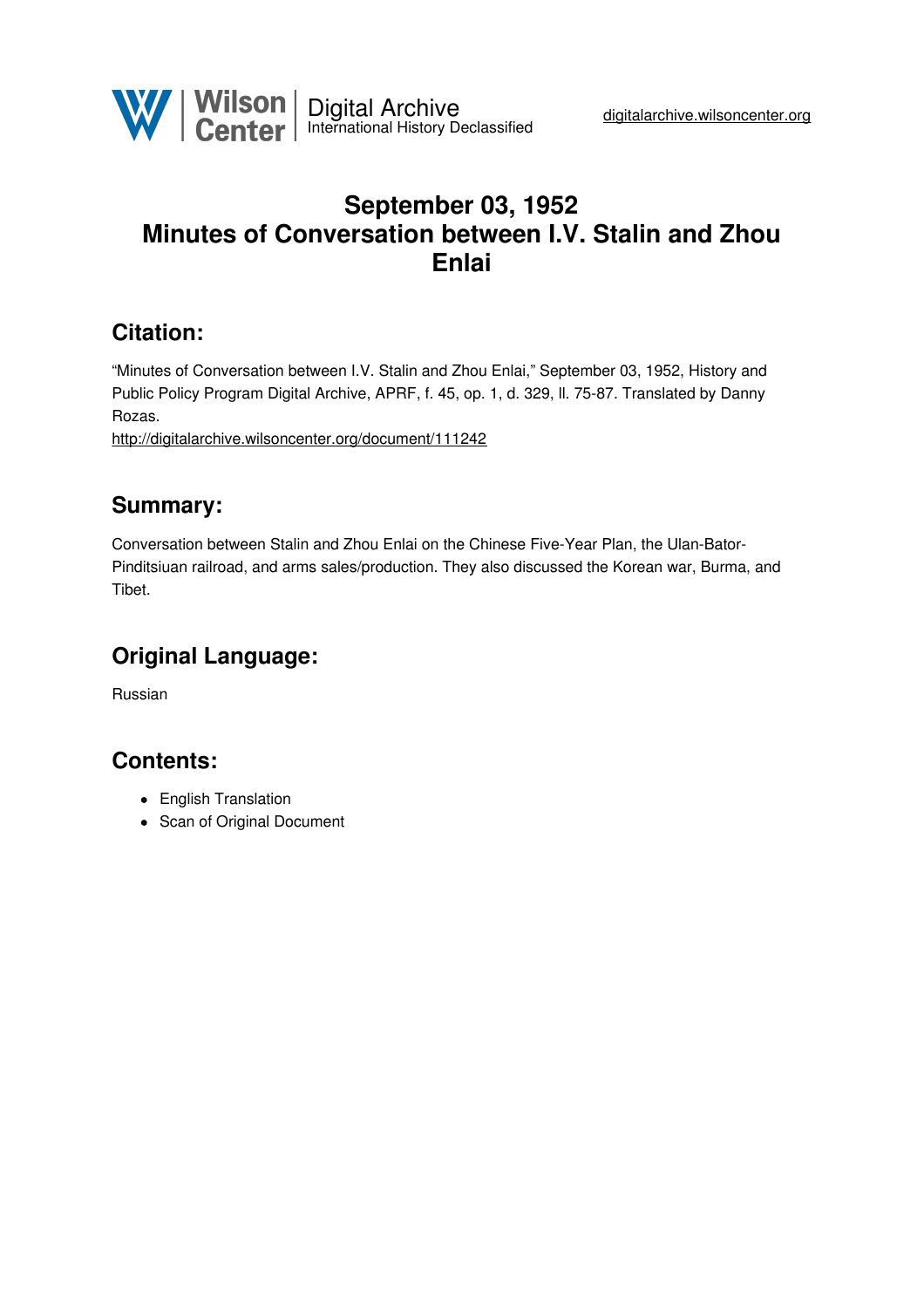### RECORD OF MEETING BETWEEN COMRADES I.V. STALIN AND ZHOU ENLAI

#### 3 September 1952

#### Present:

On the Soviet side

comrs. Molotov, Malenkov, Bulganin,

Beria, Mikoyan, Kaganovich,

Vyshinskii, and Kumykin.

On the Chinese side

comrs. Chen Yun, Li Fuchun,

Zhang Wentian, and Su Yu

translated by

comrs. Fedorenko and Shi Zhe.

After an exchange of greetings the discussion began with the question of the Five-Year Plan of the People's Republic of China.

Stalin. We have familiarized ourselves with your Five-Year Plan for construction. You are setting the yearly growth at 20%. Is not the setting of yearly industrial growth at 20% strained, or does the 20% provide for some reserve margin?

Zhou Enlai draws attention to the fact that they do not yet have sufficient experience in such planning. The experiences of the past three years has shown that the PRC is underestimating its capabilities. The feasibility of the plan will depend on the efforts of the Chinese people and on the assistance that China is counting on receiving from the USSR.

Stalin. We draft the Five-Year Plan with a reserve margin, as it is impossible to take into account every instance. There are various reasons that may affect the plan in one direction or another. We always include the civil and military industries in the plan. The PRC Five-Year Plan does not. In addition, it is necessary to have the complete picture of all expenditures provided by the plan.

We must know how much is required from us on a paragraph by paragraph basis. It is necessary to do the calculations. The given documents do not contain such data. Hence we cannot give our final answer. We need at least two months in order to do the calculations and tell you what we can provide you.

Usually it takes us at least a year to prepare our Five-Year Plan. Then we analyze the prepared draft for another 2 months, and still we manage to let mistakes go by.

We would like you to give us some two months to study your plan, so that we could answer your questions.

How do things stand in other matters? It seems that the question of Port Arthur has been examined. In that case we need to make a decision. If there are any sort of objections then they should be discussed right now.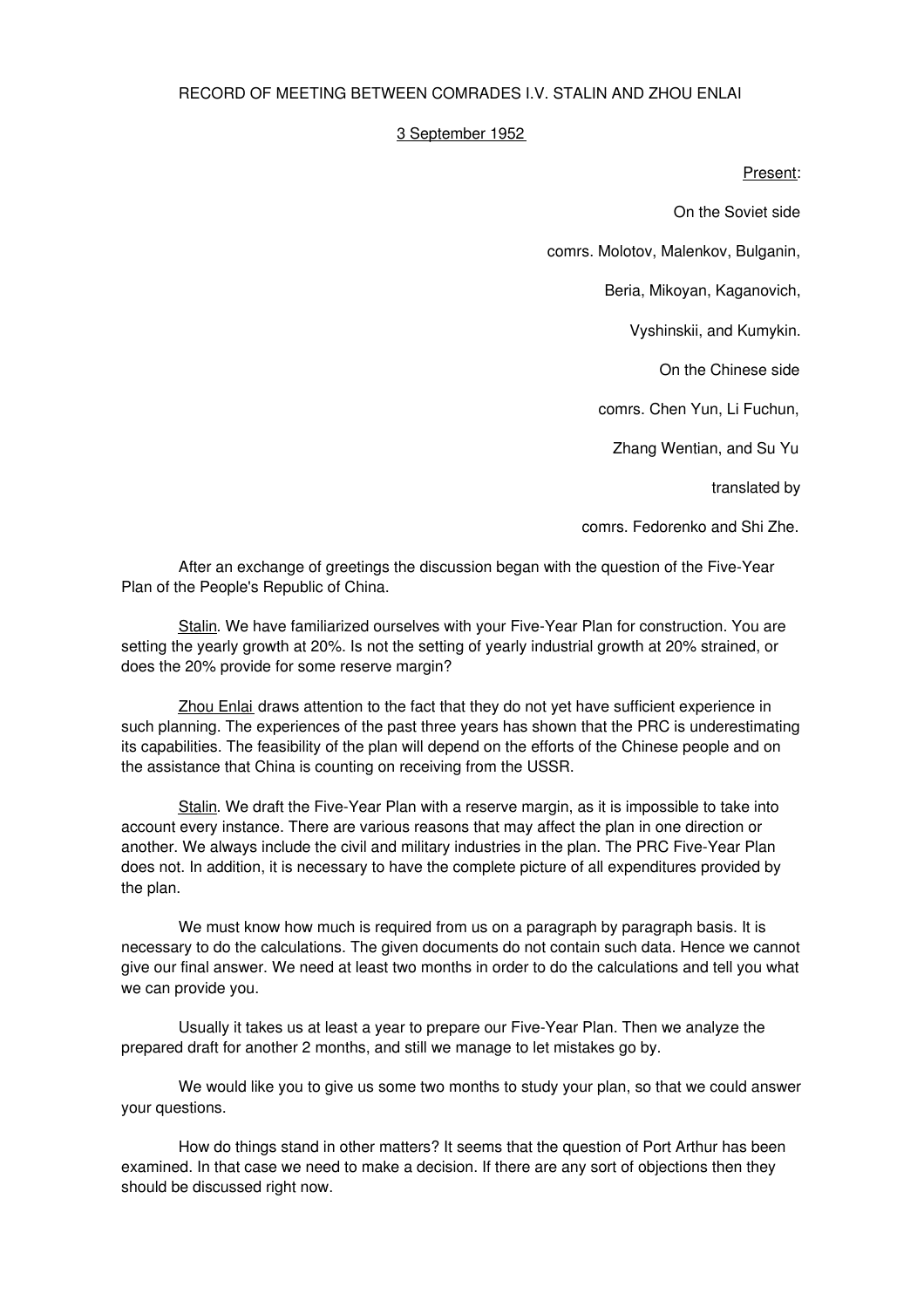In addition, it seems that there are also no objections to the draft communique on the transfer of KChZhD.

The third question concerns hevea [rubber] trees. We would like to receive from you 15 to 20 thousand tons of caoutchouc [natural rubber] each year. You, it seems, object, citing difficulties. The fact is that we have a tremendous need for caoutchouc, since automobiles and trucks, which are also being sent to you, require large amounts of rubber. We would like to receive at least 10-15 thousand tons of caoutchouc. We have not much opportunity to buy caoutchouc, since Britain keeps it to itself. We ask you to reexamine the question of purchasing for us the necessary amount of caoutchouc.

If all these questions get resolved, then the remaining can be decided with other delegation members, as it seems that Zhou Enlai is hastening to return.

Zhou Enlai says that it's difficult for him to remain here for two months, that he would like to return to China in mid-September. [Vice chairman of the Northeast (China) People's Government] Li Fuchun can remain here.

#### Stalin. Fine.

There still remains the question of constructing the new Ulan-Bator-Pinditsiuan railroad. The Mongolian Premier, who was just here in Moscow, has given his approval.

In other words, four questions remain to be decided by Zhou Enlai: Port Arthur, KChZhD, caoutchouc, and the construction of the new Ulan-Bator-Pinditsiuan railroad.

Zhou Enlai referring to the hevea question, says that they will take all measures in order to provide USSR with 15-20 thousand tons a year, but they are apprehensive that the blockade and other measures directed against China by its enemies may prevent it from fulfilling this commitment in full. The delegation is apprehensive that this may be seen as a breach of its commitments to the Soviet Union.

[He] repeats that they will take all measures to fulfill this commitment, but would like to reserve the right to explain the reasons and not be held in breach of its commitments, if in extraordinary cases the shipment falls short of what was promised.

Stalin says that he understands this. We can soften the wording in the agreement, by saying that China will strive in every possible way to realize the shipments of the stated amount. But if it is unable to deliver caoutchouc in the amount stipulated, then we will have to decrease the number of trucks ordered.

Asks jokingly whether President Ho Chi Minh might not be able to help in this matter.

Zhou Enlai notes that China has many options in this regard (mostly through contraband).

[He] returns to the question of the construction of the new railroad. Notes that here are no objections.

Stalin notes that they can make public announcements on Port Arthur and KChZhD, but not on hevea, and only make announcements on the Ulan-Bator-Pinditsiuan railroad once it has been completed.

Zhou Enlai expresses agreement with this and returns to the question of the Five-Year Plan. Again emphasizes that they are underestimating their capabilities. He agrees that it is difficult to perceive the Five-Year Plan as a general picture, as it does not include the military, since they are having difficulties with military planning. Overall, they are unsure whether to include the military in the general plan. As for publishing the Five-Year Plan, they were not intent on publishing the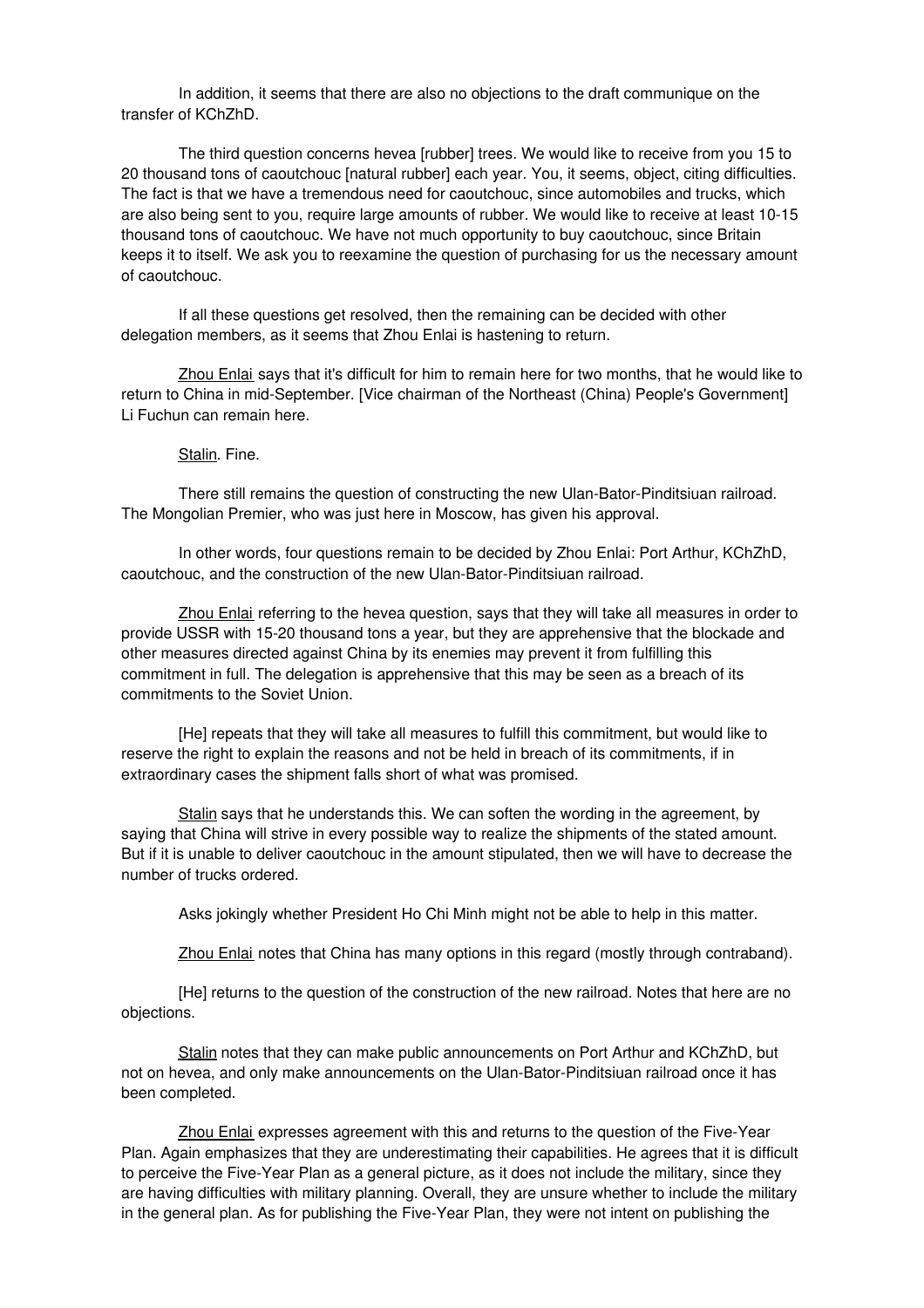plan itself, only its general trends.

Stalin explains that our Five-Year Plans are published and that we include incognito articles dealing with military technology production, chemical and other industries. The publication of the plans is essential, if the people are to comprehend the scope of development. There must be numbers. It is not advisable to limit oneself by publishing solely its general trends. There are people who want to know and behold the entire scope of development as specified in the Five-Year Plan. That's why it is necessary to provide for military production in this plan, though without naming military enterprises and such. It will be better thus. There must be a single, unitary plan that includes both civil and military development.

As far as the USSR is concerned, we, as the provider, must also know in what capacity and what type of assistance will be required of us. There is but one source - the USSR. But we need a reckoning for both the civil and military sectors. We must know and calculate every portion of the entire sum.

Let's say that in 1953 we provide weapons for 10-15 divisions. We need to know how much steel and other materials will be needed to fulfill this order. During that same year 1953 we must supply a certain amount of equipment for the civil sector. This must also be calculated. Then both sums, the civilian and the military, must be combined to determine whether we will be able to supply the entire amount. This is how a plan must be drafted for each and every year. Perhaps our Chinese comrades believe that all these weapons are lying around somewhere in a warehouse. No, they must be produced.

Zhou Enlai completely agrees with everything laid out by comrade Stalin, and will ascertain how the matter of the [weapons shipments for] 60 divisions will rest. If they will be billed to credit, then that will also have to be specified.

Cmrd. Mao Zedong had an idea - if the war in Korea were to continue for another year or two, then would it be possible to extend the duration of shipments for 20 divisions to next year?

Stalin says that right now it's difficult to say. Perhaps it will have to be shortened, perhaps not. It needs to be calculated. The calculation will tell us. Nothing here can be determined beforehand.

Zhou Enlai turns to the question of naval-military shipments. Asks whether these need to be included in the plan or not. Roughly speaking these shipments need to be delivered over the next six years. Will the previous arrangement remain in force?

Stalin. Everything which we have agreed to - military and naval-military shipments - will remain in force. But this must be taken into account when determining the total number of shipments. We are not repealing any loans nor rescinding any agreements. In general, we find it unconscionable to run from the responsibilities that one has taken upon himself. Once an agreement has been signed, it is imperative to abide by it, and we will abide by it.

Zhou Enlai says that cmrd. Mao Zedong has entrusted him to present the general outline of the Five-Year Plan and to ascertain how much will have to be ordered from the Soviet Union for the civilian and military industries. They project 7,700 mln. rubles for the civilian industry, and 4,500 mln. rubles for the military. Mao Zedong asked to ascertain if this is a suitable ratio, if the military portion is not too great.

Stalin. This is a very unbalanced ratio. Even during wartime we didn't have such high military expenses.

Zhou Enlai says that the 4,500 mln. rubles earmarked for military orders are composed of the following: weapons for 60 divisions - 985 mln. rbls., military-naval shipments - 2,126 mln. rbls.,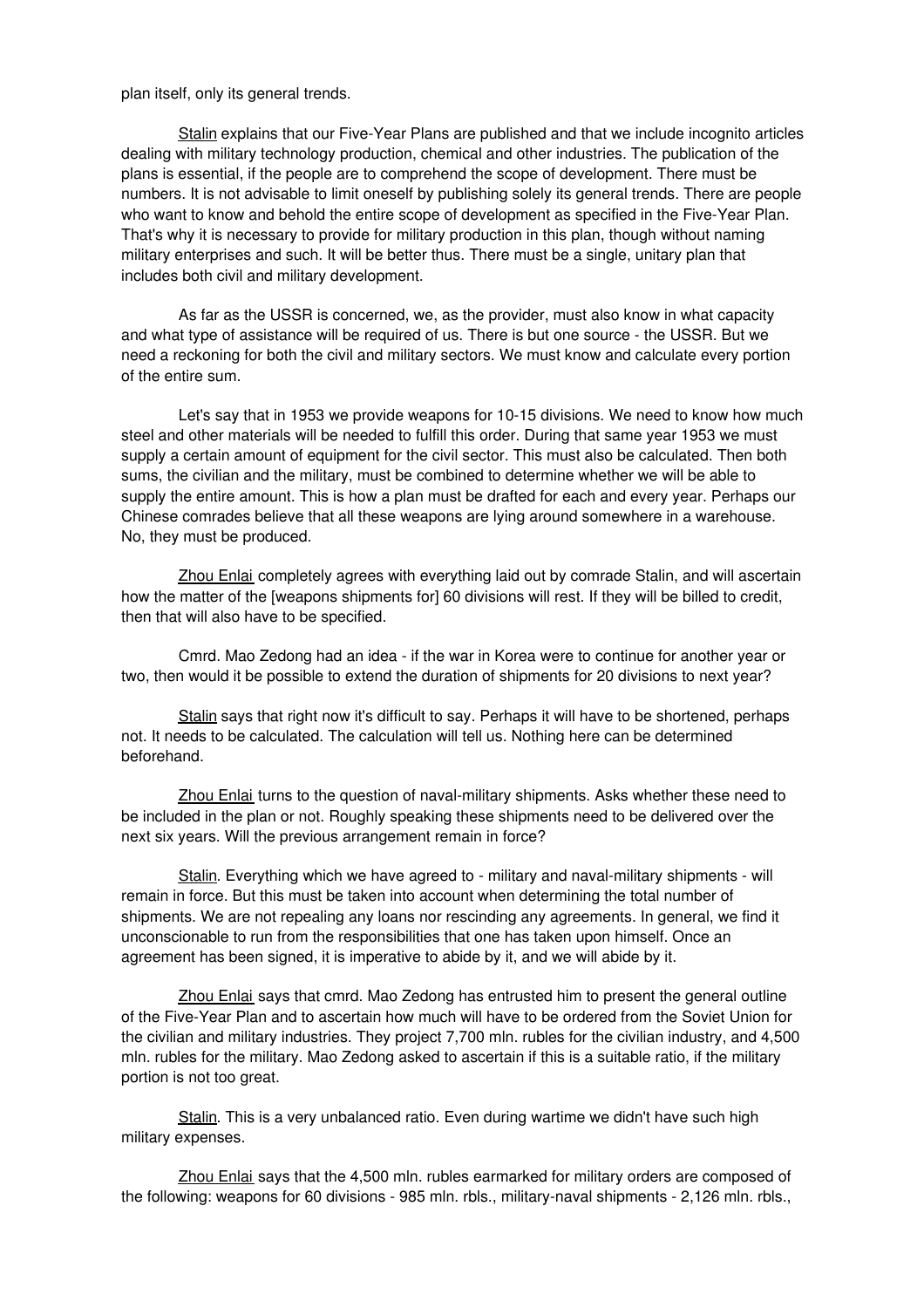aviation - 1,200 mln. rbls., and others.

Emphasizes that under normal conditions the ratio between the military and civilian sectors is not so unbalanced. The military portion is smaller.

Stalin. During wartime our military production constituted about 40-45%, but China doesn't have a real war on its hands. However, shipments for the air and naval forces are necessary. Perhaps Mao Zedong is right about the ratio of 7.7 bln. rbls. to 4.5 bln. rbls.

Zhou Enlai informs that in 1950 expenses for the military constituted 44% of the entire budget (4.2 bln. rbls.), in 1951 - 52% (8 bln. rbls.), in 1952 - 27.9% (6.6 bln. rbls.). Says that, according to the Five-Year Plan, investments in the military industry (munitions arsenals, aviation, tank production, military shipbuilding) constitute 12-13% of all industrial investments. If comrade Stalin believes that such a ratio is acceptable, then they will use that as the basis when drafting their general requisitions list.

Stalin. Good. It is acceptable.

Zhou Enlai says that at first they projected constructing 151 industrial enterprises, but now they have dropped this number to 147, excluding military arsenals (aero-manufacturing enterprises, tank enterprises, shipbuilding enterprises). Explains that these 147 enterprises are not military, though they serve military needs.

Stalin. We usually build few new enterprises; we try to expand existing ones. It's more economical. However, China will have to build new ones, since there aren't enough existing ones. During the war we converted aero-maintenance shops into aero-manufacturing plants, and automobile factories into tank factories. We frequently resorted to inter-enterprise cooperation, producing parts in various enterprises and then assembling them. China ought to try this method. It is simpler than building special factories.

Zhou Enlai says that during the civil war years they also made use of cooperation among enterprises in the manufacture of light weapons, but now they are embarking upon the manufacture of heavy weapons, and that requires creating a base.

Shifts to the question of how to cover the cost of the trade imbalance between the Soviet Union and China. Says that there are 3 ways to cover this cost: 1) increase Chinese exports to the USSR; 2) receive payments in foreign currency - dollars, pound sterling, Hong Kong dollars, Swiss francs; 3) credit. Asks which of the three options is most acceptable.

Stalin. Perhaps it will be necessary to make use of all three.

Zhou Enlai says that they are planning to increase exports to the USSR to 13 bln. rubles. We can supply cattle, leather, fur, wool, silk, mineral resources, and foodstuffs: beans, fats, tea.

Notes that over five years they could collect up to 200 mln. American dollars, as well as 1.6 bln. British pound sterling, Hong Kong dollars, and Swiss francs.

Stalin. American dollars are preferable. British pound sterling have limited circulation. As for Hong Kong dollars, you should consult our Ministry of Finance.

The Soviet Union needs lead, wolfram [tungsten], tin, and antimony. We would like you to increase the deliveries of these.

Notes that we would also accept lemons, oranges, and pineapples which the Soviet Union buys from other countries.

Zhou Enlai says that the loan of 4 billion rubles that they would like to receive from the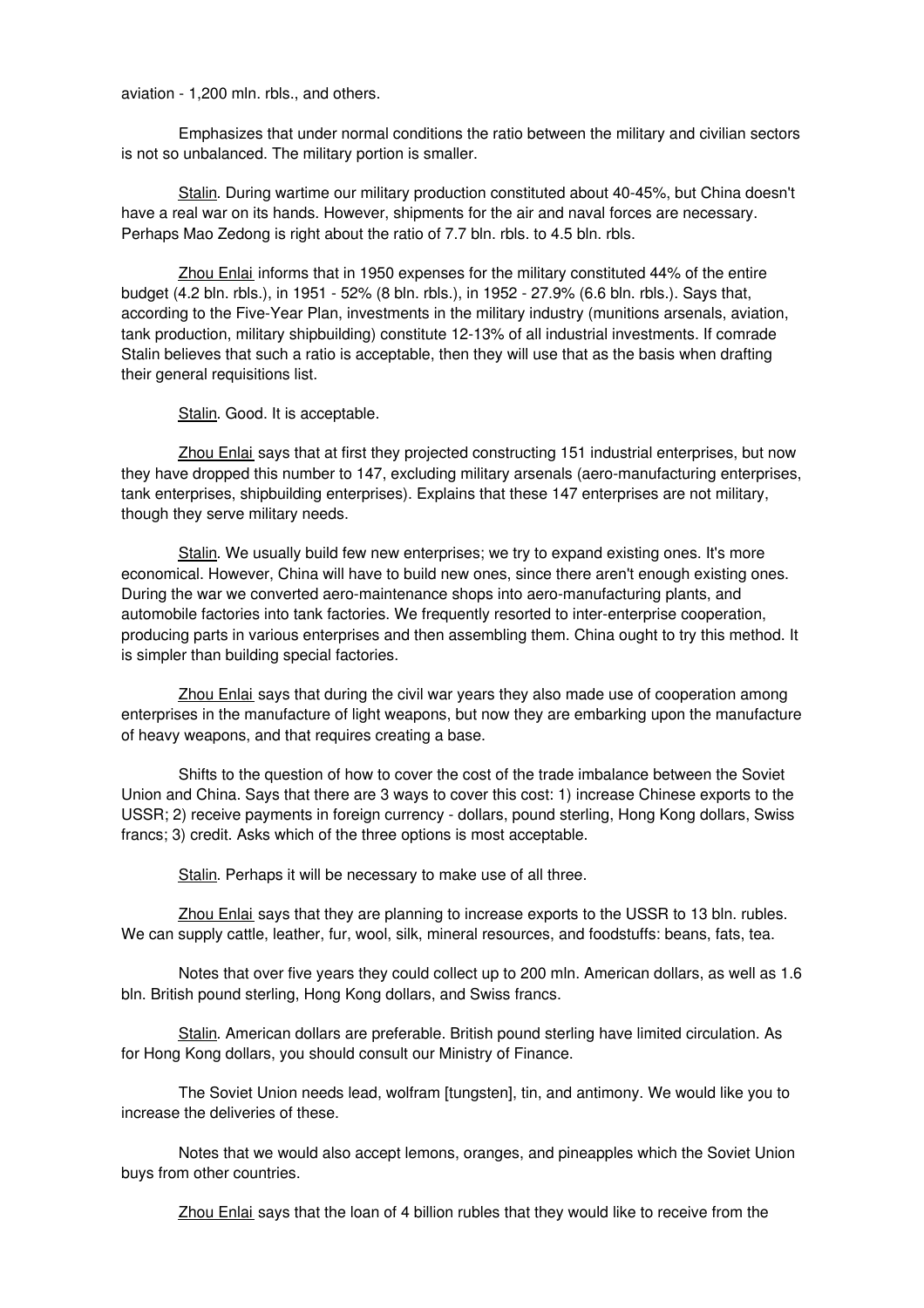USSR consists of the following: 985 mln. rbls. - weapons shipments for 60 divisions; 2,126 mln. rbls. - military-naval shipments; 100 mln. rbls. - caoutchouc; 800 mln. rbls. - industrial equipment.

Stalin. We will have to give something, though the exact amount must be calculated. We cannot give four billion.

Zhou Enlai says that this amount does not include aviation. They intend to pay cash for aviation.

Stalin. The question here is not in the monetary amount, but in whether we will be able to produce this much equipment. All that will have to be determined, which will take some two months.

Zhou Enlai shifts to the question of specialists. Says that beginning with 1953, China will need new specialists in the following fields: financial and economic matters - 190 people, military - 417, medical school instructors and others - 140. In addition, they will also need specialists for the military industry, though this matter is still being studied.

Stalin. This will have to be examined: what specialists, in which fields and with what profiles. We will send some, though it's difficult to say how many.

Have you found the Soviet specialists currently working in China useful?

Zhou Enlai responds that they are very useful.

Asks whether comrade Stalin has any remarks to make on the recently submitted report.

Stalin. The impression is a positive one. China is growing. China must become the flagship of Asia. It must in its turn supply other countries with specialists.

Zhou Enlai notes that the report contains a footnote, specifying that in the event the war ends, we would like to create an army of 3,200 thousand people, with 102 divisions.

Stalin. That's good. But that's the minimum. China must be well armed, especially with air and naval forces.

Zhou Enlai. We project on having 150 air regiments with 13,000 flight personnel.

Stalin. That's too few. You'll have to add some. You should have 200 air regiments.

Zhou Enlai. Then we will have to increase the number of flight personnel.

Stalin. That's right. You will probably have to shift to three-regiment divisions. That's more economical - less division staff.

Zhou Enlai asks whether there needs to be a certain ratio maintained between fighter jets and reciprocating engine planes.

Stalin says that reciprocating engine fighter-planes should be gradually retired and replaced by jets. Fighter jets have a speed of 800 kilometers. Pilots should be trained on reciprocating engine planes and then transferred to jet planes. Reciprocating engine planes should be completely retired over the next two years. We will give you new fighters with speeds of 1000- 1100 km/h. You must not fall behind in this matter.

Zhou Enlai raises the question of providing China with technical documentation for the manufacture of the following weapons: 122mm howitzers, 37mm guns and 67.2mm field guns.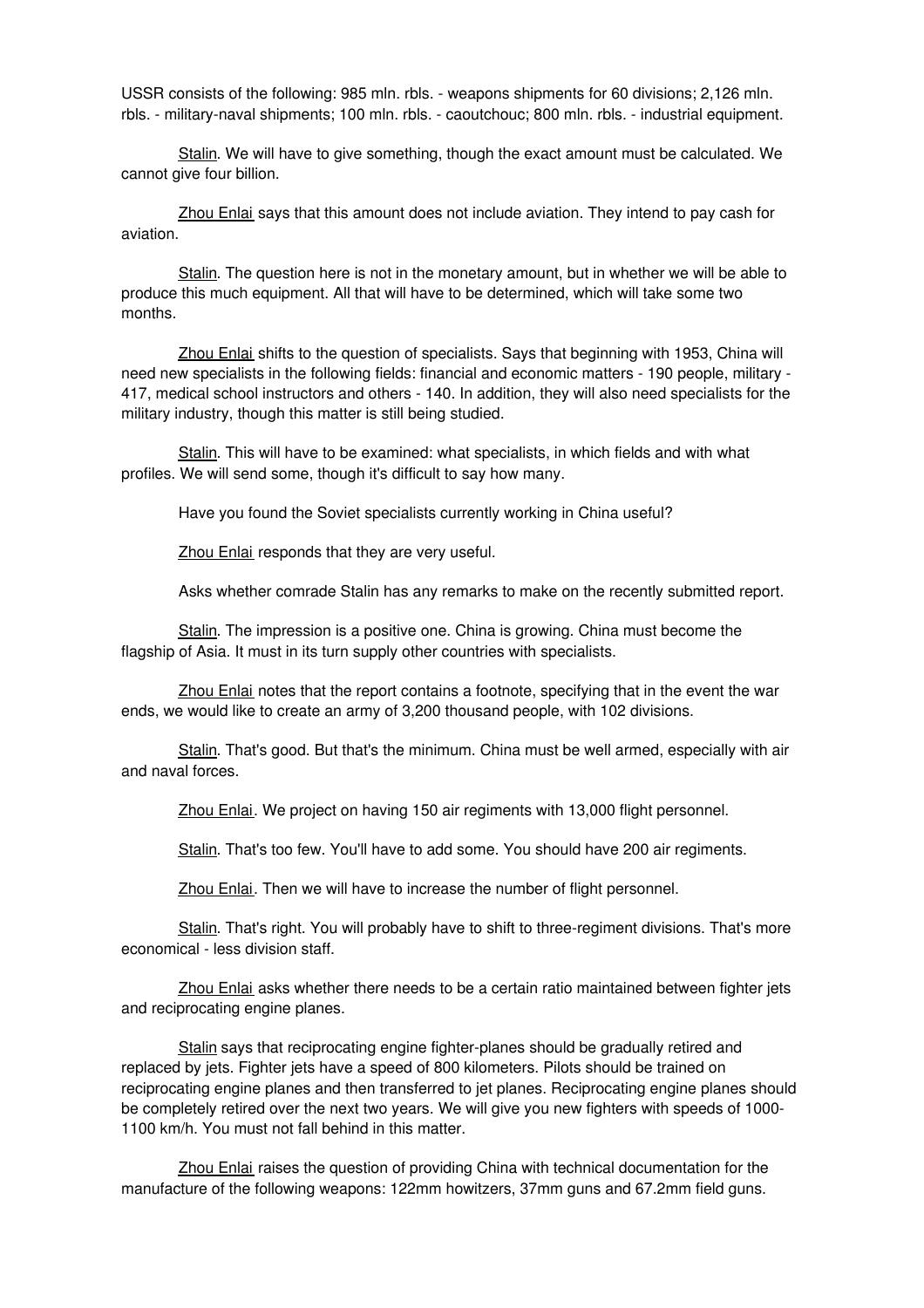Stalin says that the blueprints can be provided.

Zhou Enlai asks whether they should immediately begin the construction of tank factories or build automobile and tractor factories first, and then convert them to tank production.

Stalin responds that some sort of a tank manufacturing plant should be built. Such a plant could be gradually expanded. As for automobile factories, you definitely need more of them.

Zhou Enlai says that they will redraft their Five-Year Plan and will seek our advice; the redrafted materials will be submitted to comrade Molotov.

Stalin advises to fix the overall growth [rate] at 15%, and at 20% for yearly plans. Notes that that would be a plan with a reserve margin. Points out the importance of giving the workers a slogan for over-fulfilling the plan. Such a plan can be over-fulfilled. Says that this is exactly how we draft our plans, with a certain reserve margin, since there is a possibility of having unfavorable circumstances. You can't plan for everything.

Stalin expresses interest in the production of naval mines in the PRC.

Zhou Enlai responds that plans for a naval mine factory are being drafted.

Stalin points out the importance of defending Chinese sea ports.

Inquires about the situation in Macao.

Zhou Enlai replies that Macao continues, as before, to be in Portugal's hands.

Stalin says that this scum that has situated itself on the very entrance to China must be driven out.

Zhou Enlai says that in their relations with Southeast Asian countries they are maintaining a strategy of exerting peaceful influence without sending armed forces. He offers the example of Burma, where PRC has been trying to influence its government through peaceful means. The same in Tibet. Asks whether this is a good strategy.

Stalin. Tibet is a part of China. There must be Chinese troops deployed in Tibet. As for Burma, you should proceed carefully.

Zhou Enlai says that the Burmese government is concealing its true position with regard to China, but is actually maintaining an anti-China policy, orienting itself with America and Britain.

Stalin. It would be good if there was a pro-China government in Burma. There are quite a few scoundrels in the Burmese government, who make themselves out to be some sort of statesmen.

Zhou Enlai explains that Chinese troops were deployed in Tibet a year ago, and are now at the Indian border. The question of whether there should be Chinese troops in Tibet is moot.

Emphasizes that maintaining communication with Tibet is difficult. In order to communicate with Lhasa one needs 4-motor transport planes, equipped with oxygen tanks and de-icing devices. Could not the Soviet Union provide such planes? 2-motor planes can go 3/5 of the way, but that's as far as they'll go.

Stalin replies that Soviet Union can assist with this.

Zhou Enlai. In that case could China request 20 4-motor planes from the USSR?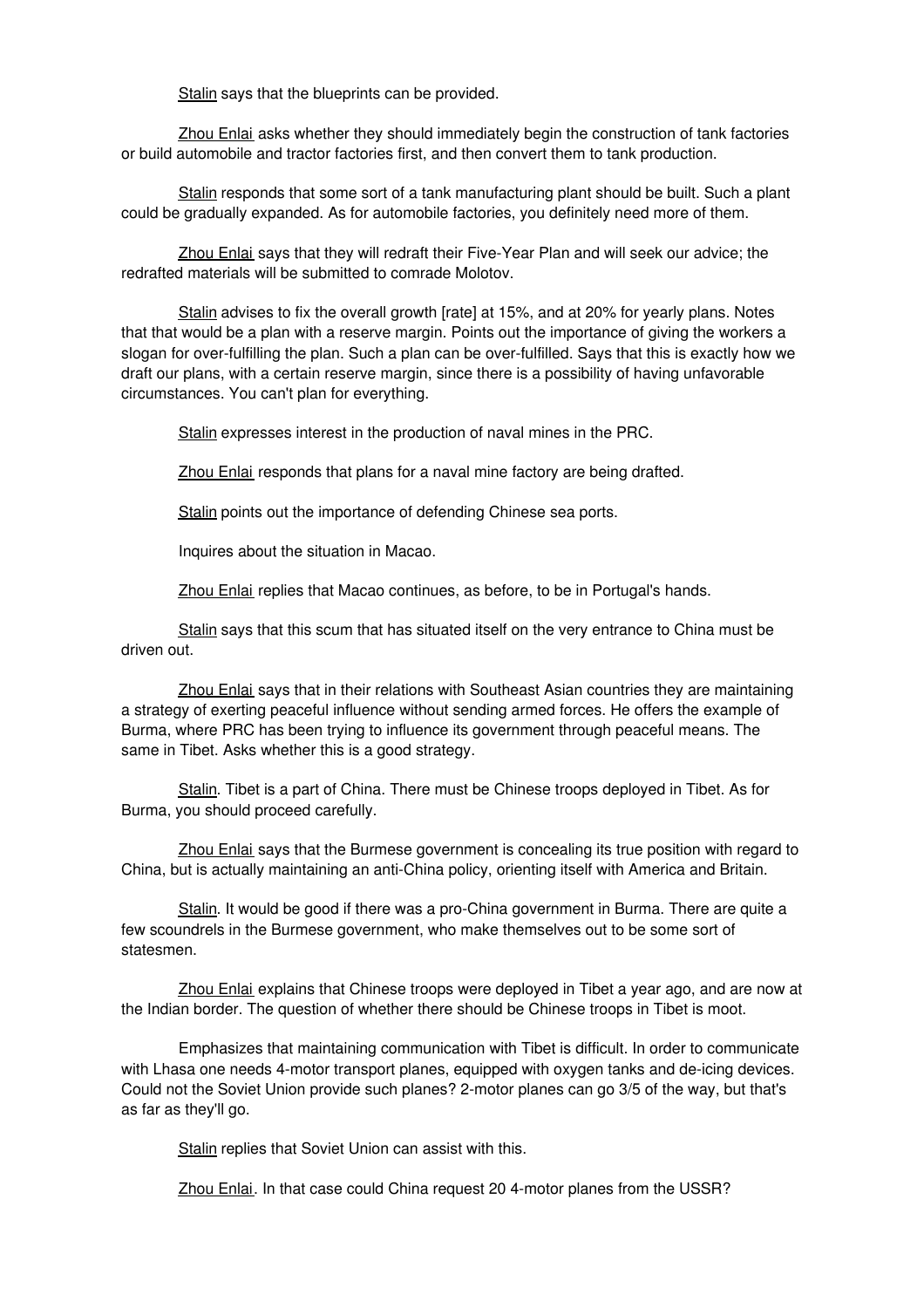Stalin replies that first we will provide 10, and then another 10.

Points out the importance of building a road to Tibet.

Zhou Enlai says that such a road is being built, but that its construction will take up all of next year and part of 1954.

Stalin notes that without a road it's difficult to maintain the necessary order in Tibet. Tibetan Lamas are selling themselves to anyone - America, Britain, India - anyone who will pay the higher price.

Zhou Enlai says that, indeed, the Lamas are hostile. This year (February, March, April) they were planning a rebellion, but the Chinese People's Government was able to suppress the rebels.

Notes that as a result of this, the Dalai Lama's brother fled abroad.

Stalin says that a road to Tibet must be built, and that it is essential to maintain Chinese troops there.

At the end of the discussion a meeting was arranged for 4 September, at 9 o'clock in the evening.

Recorded by

A. Vyshinskii [signature]

N. Fedorenko [signature]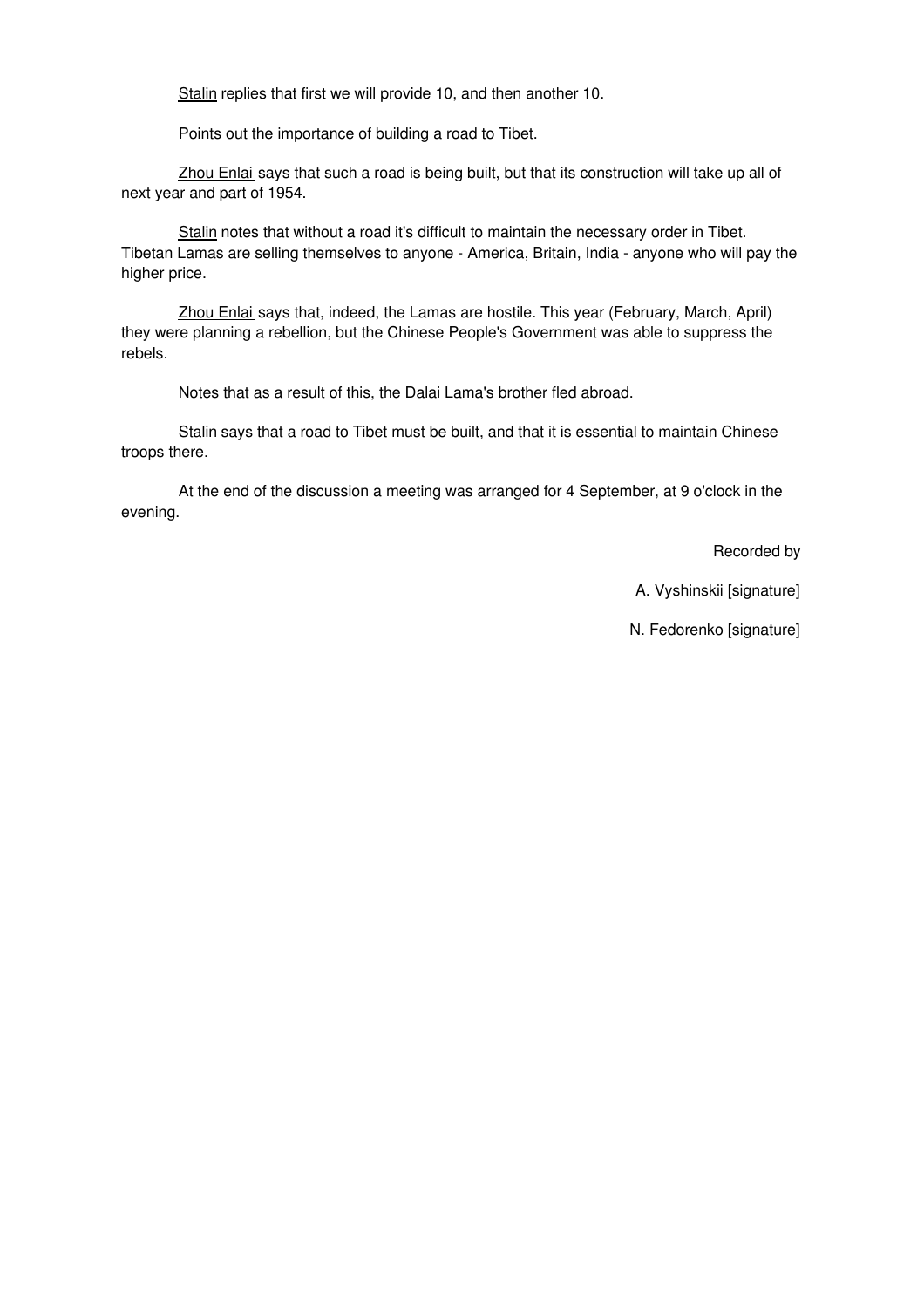ЗАПИСЬ БЕСЕЛЫ ТОВАРИША СТАЛИНА И.В. С ЧЖОУ ЭНЬ ЛАЕМ З сентября 1952 года

 $.108$ 

 $N3, T$ 

m

Поисутствовали:

с советской стороны<br>
тт. Молотов, Маленков, Булганин<br>
Берия, Микоян, Каганович,<br>Вышинский, Кумыкин.

75

с китайской стороны Чэнь Юнь, Ли Фу-чунь.<br>Чжан Вэнь-тянь, Су Юй. TT.

переводили

тт. Еедоренко и Ши Чжэ.

После обмена приветствиями беседа началась с вопроса о пятялетнем плане Китайской Пародной Республики.

Стелин. Мы ознакомились с Вашим планом пятилетнего строительства. Вы устанавливаете годовой прирост в 20 $\phi$ . Не является ли установление 20% годового прироста для промышленности напряженным или при 20% предусматривается некоторый запас?

Чжоу Энь-лай обращает внимание на то, что у них нет еще достаточного опьта по составлению илана. Опыт истекших трех лет показал, что HHP недооценивает свои возможности. Реальность плана будет зависеть от усилий китайского народа и от помоши, которую Китай рассчитывает получить от СССР.

Сталин. Мы составляем питилетний план с резервом, так как невозможно учесть все моменты. Бывают разные причины, оказывающие влияние в том или яном направлении. Мы всегда включаем в план гражданскую и военную промышленность. В пятилетнем рлане KHP этого нет. Между тем это необходимо, чтобы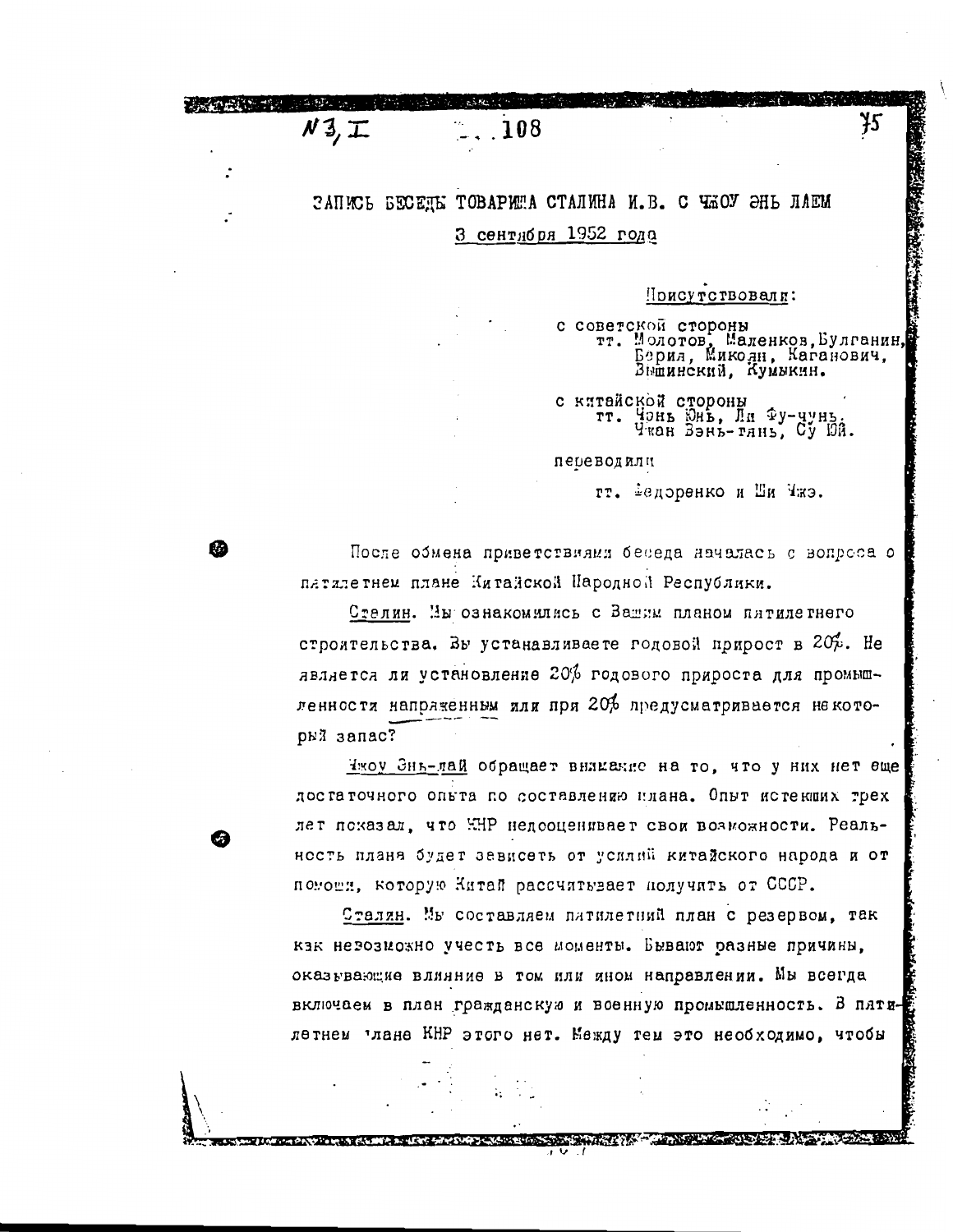ጻ.

иметь полное представление о всех расходах, предусмотренных планом.

Им должны знать, сколько от нас требуется по всем статьям. Необходимо произвести подсчеты. В представленных же материалах такие данные не содержатся. Поэтому мы не можем сказать свое окончательное мнение. Нам нужно, по крайней мере, два месяца для того, чтобы подсчитать и сказать, что мы можем Зам поелоставить.

Обычно мы готовим наш пятилетний план, по крайней мере, в течение года. Затем рассматриваем подготовленный проект ете 2 меся ;а, но все же у нас бывают ошибки.

Мы хотели бы, чтобы Вы дали нам для изучения Вашего плана месяца два с тем, чтобы мы смогли ответить на Ваши вопросы.

Как обстоит дело с другими вопросами? Кажется, вопрос о Поэт-Артуре подготовлен. В таком случае надо принять решение. Если имеются какие-нибудь возражения, то следует их теперь же обсудить.

Также, какется, не вызывает возражений и проект коммюнике о передаче КЧАД.

Третий вопрос - это гевея. Мы котели бы получать от Вас ежегодно от 15 до 20 тыс. тонн каучука. Вы, кажется, возражаете, совлаясь на трудности. Дело в том, что нам очень необходим каучук, так как большое количество резины требуется для автомашин и грузовиков, которые направлиются также и Вам. Нам хотелось бы получить, по крайней мере, 10-15 тыс. тонн каучука. Нам мало продают каучука, англичане держат его в своих руках. Мы просим Вас еже раз обдумать вопрос о закупке для нас нужного количества каучука.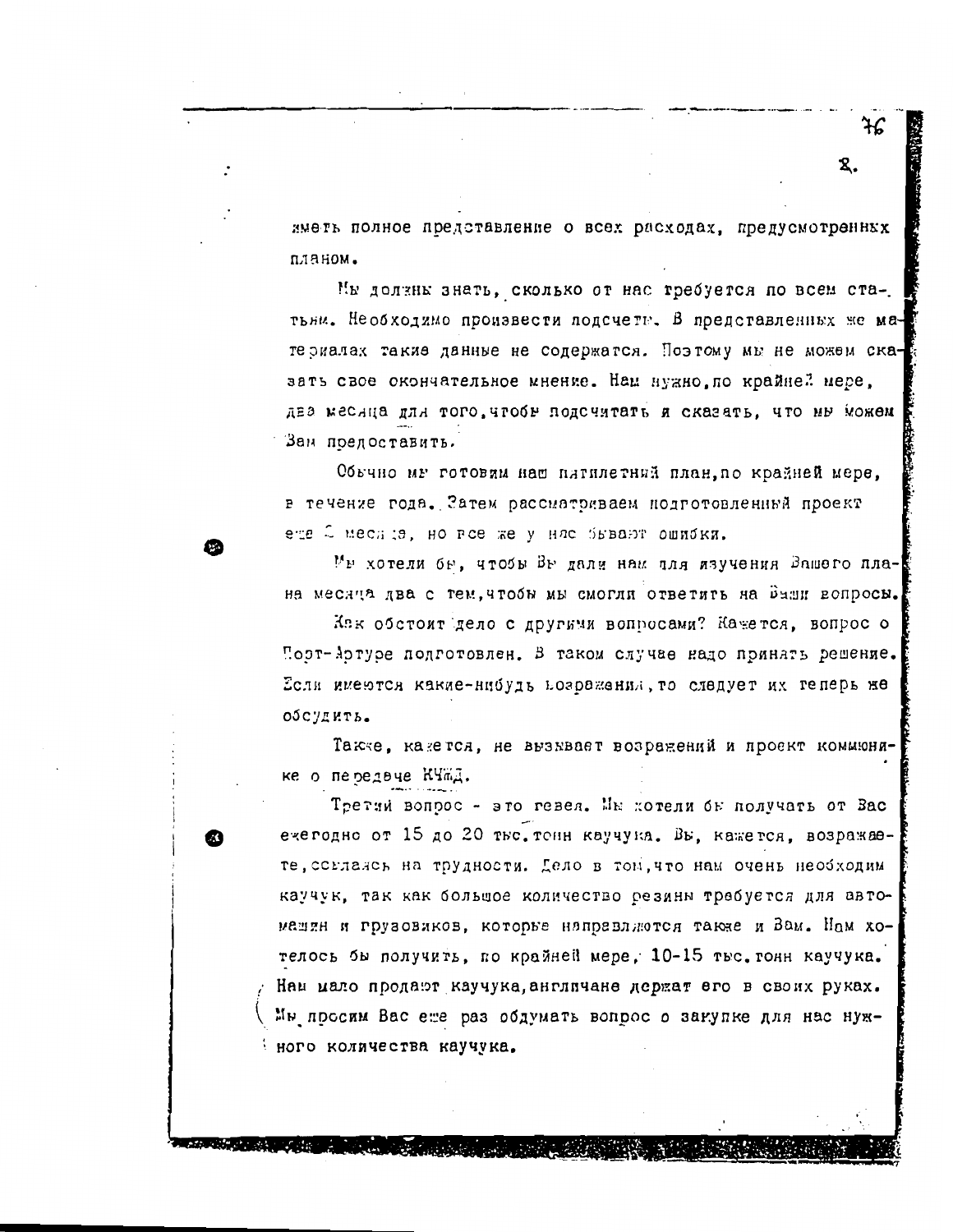Если все эти вопросы будут решены, то остальные вопросы можно будет решить с другими членами делегации, так как, кажется. Ежоу Энь-лай торопится вернуться.

Чжоу Энь-лай говорит, что ему трудно оставаться здесь два несяца, он хотел бы вернуться в Китай в середине сентибря. Здесь может остаться Ли Ту-чунь.

Сталин. Хорошо.

Ете остается вопрос о строительстве новой железной довоги Илан-Батор-Пиндицюань. Монгольский Премьер, прибывший в "сскву, также отобряет это дело.

Значит для редения с Чжоу Энь-лаем остаются четьре вопроса: Порт-Артур, КЧЖД, каучук и строительство новой железной дороги Улан-Батор-Пиндицюань.

Чеоу Энь-дай, касалсь гевеи, говорит, что они примут все меры к тому, чтобы поставить СССР 15-20 тыс. тонн в год но они опасаются, что блокада и другие мероприятия, направленные возгами против Китая, могут помешать полностью выполнить эту задачу. Еслегация опасается, что это может рассматриваться как нарушение облаательств перед Советским Сервом.

Повторяет, что они поямут все меры к выполнению, но хотели бы, чтобы они имели право в исключительных случаях, когда постевка не будет осуществлена в должной мере, об"яснить причины и чтобы это не считалось нарушением с их этороны принятых на себя облаательств.

Сталин говорит, что он понимает это. В соглашении можно сиягчить формулировку, сказав, что китайская сторона бу-

3.

77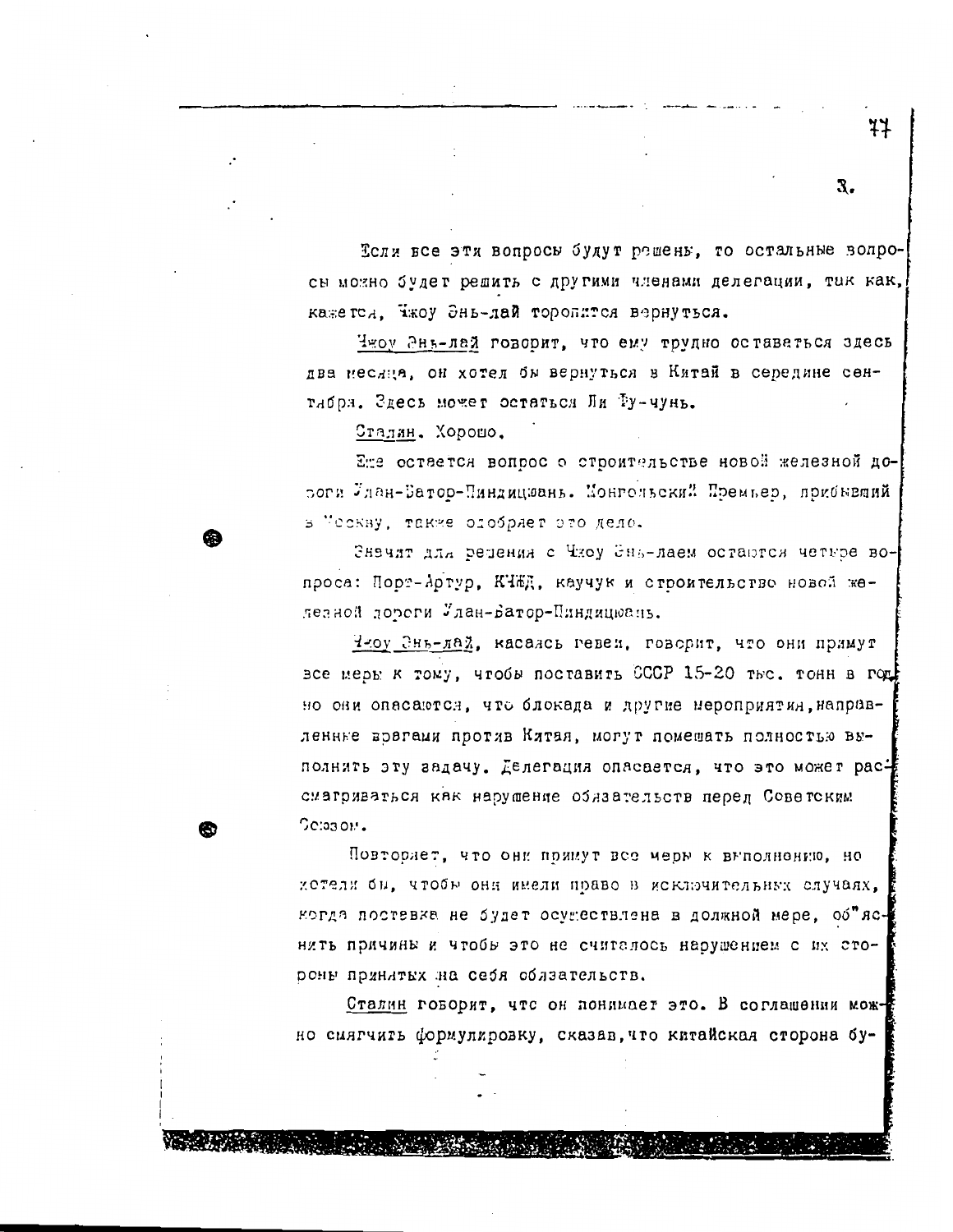дет всемерно стромиться к выполнению поставки в указанном об"еме. А если не удастся поставить обусловленное количество каучука, то нам придется сократить заказ по грузовикам.

Шутливо спрашивает, не может ли помочь в этом деле Презиneur Ko Un Mun.

Чжоу Энь-лай на это замечает, что у Китая в этом отношении больчие возможности (главным образом контрабанда).

Возвражается к вопросу о строительстве новой дороги. Отмечает, что здесь нег никаких разногласий.

Этелин замечает, что о Порт-Артуре и КЧЖД можно опубликовать сообщение, о гевеи не публиковать, а о железной дороге Илен-Батор-Пиндицюань опубликовать тогда, когда она будет по-CTDCSHS.

Чтоу Энь-лай выражает с этим согласие и возврещается к вопрезу о пятилетнем плане. Зновь подчеркляает, что они недооценивает свои силь. Он согласен, что трудно создать себе обжее представление о пятилетнем плаже, лоскольку в него не включены военные вопросы, но в вопросе о военных наметках у них много трудностей. Для них вообще не лено, включать ли всенные вспросы в общий план. Что касается публикации пятилетнего плана, то они не намерены были опубликовывать пятилетний план, а спубликовать только основное напоавление этого плана.

Сталин раз"ясндет, что наши плтилетние планы публикуются и что мы включаем скрыто военные статьи в малиностроение, хиинческую и другие прогвшленности. Опубликование планов необходино для того, чтобы народ ясно представлял размах строительства. Долкны быть цифры. Ограничиваться публикацией толь-

78

Ψ.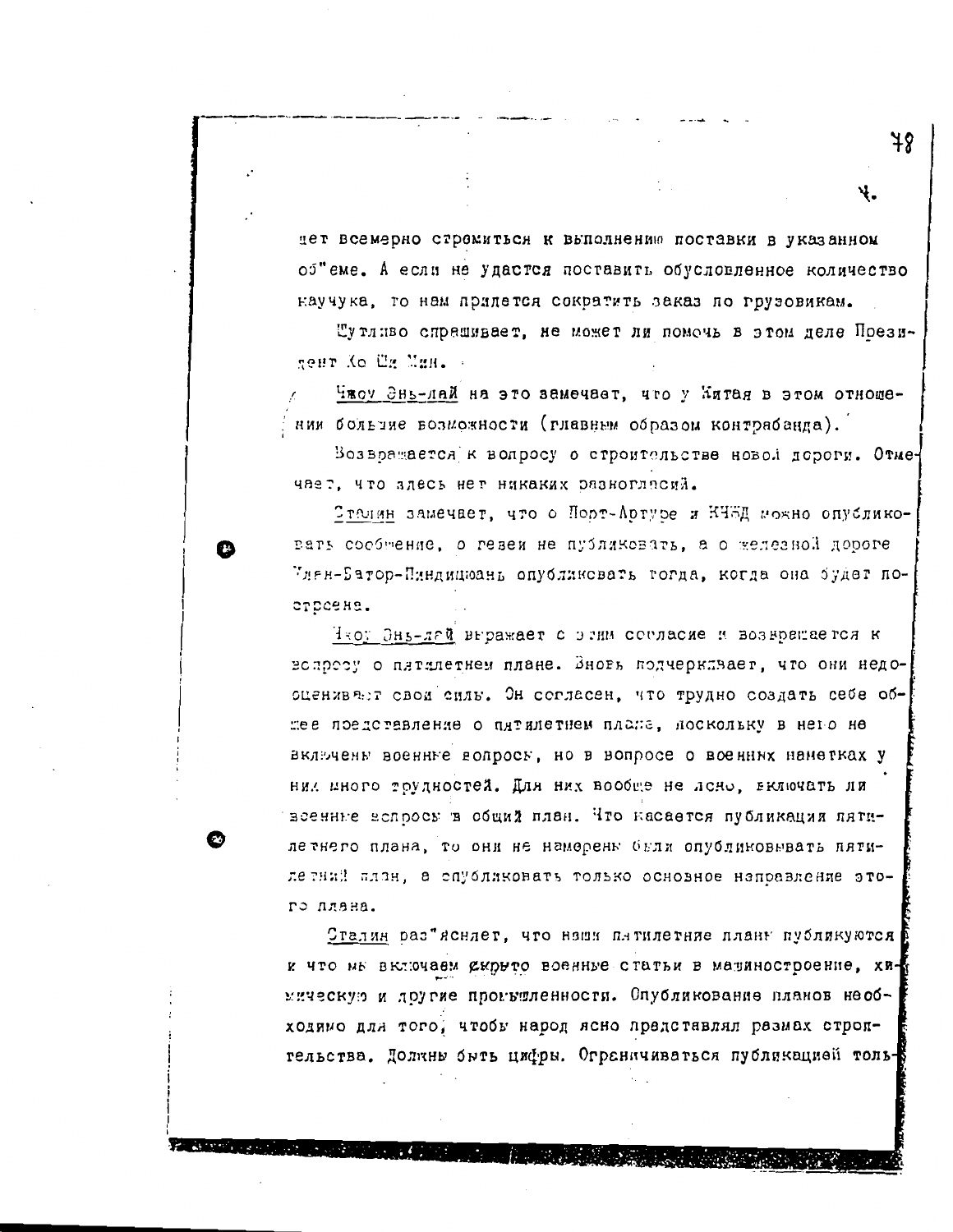ко основного неправления не следует. Есть люди, которые хотят знать и видеть общий размах строительства, предусмотренного пятилетним планом. Поэтому военное строительство необходимо в этом плане предусмотреть, но не следует называть всенные предприятия и т.д. Так будет лучше. План должен быть единый: включать и гражданское и военное стволтельство.

79

*CALL AT STATISTICS* 

iro касается СССР, то и нам, как поставщику, нужно знать, какал и для чего именно потребуется от нас помошь. Источник слин - СССР. Но нам нужен расчет как по гражданской, так и по всенной части. Мы должны знать, подсчитать по всем частям сбдую сумму.

Скожем, в 1953 году мы поставляем вооружение для 10-15 дивизий. Нам нужно знать, сколько стали и других материалов потребуется для выполнения этого заказа. В этом же 1953 году ив доланы дать определенное количество оборудования по гражданской части. Это тоже нужно подсчитать. Затем сложить обе цийов по гражданской и военной частям и определить, сможем ли ин обеспечить в таком об"еме поставки. Сообразно с этим и стоетть план на каждый год. Может быть китайские товарищи Глунеют, что все это вооружение лежит у нас на складе. Нет, его нужно изготовить.

Чжоу Энь-лий полностью соглашается со всем, высказанным гозаришем Сталиным, и выленлет, как будет с 50 дивизиями. Если они поидут по кредиту, то это тогда тоже нужно предусмотреть.

У т.Мао Цзе-дуна была имсль - если война в Корее будет еде продолжаться год-два, то нельзя ли продлить срок поставок 20 дивизий на следующий год.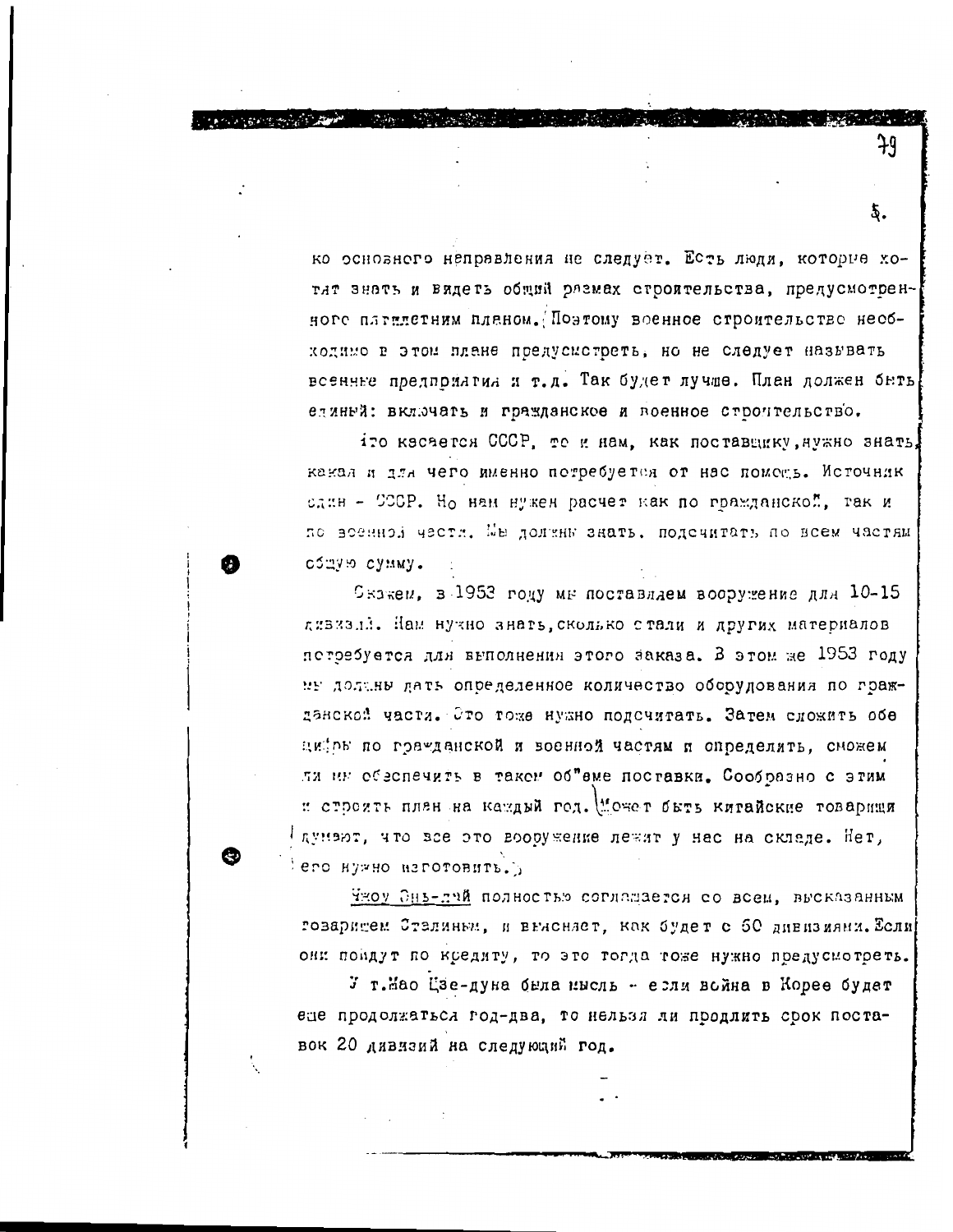Сталин говорит, что сейчас трудно сказать. Может быть придется сократить, а может быть и не придется сокращать. Нужно подсчитать. Это покажет расчет. Предрешать здесь ничего нельза.

чжоу Энь-дай касается военно-морских поставок. Спрашивает, нужно ли включать эти поставки в план или их выделить. Ориентировочно эти поставки должны вестись в течение шести лет. Остается ли прежняя договоренность в силе?

Сталин. Все, о чем договорились - о военных и военно-морских поставках - все остается в силе. Но это нужно учесть при лепределения общей суммы поставок. Мы никаких кредитов не отменлем и не отказываемся ни от каких соглашений. Вообще мы считаем недопустимым отказываться от взятых на себя обизательств. Раз заключено соглашение, значит его необходимо выполнять, и мы выполняем.  $f$ 

Чжоу Энь-лай говорит, что г. Мао Цзе-дун поручил ему доложить об общей наметке пятилетнего плана и выяснить, сколько нужно будет заказать в Советском Союзе по общей промышленности и по военной. Сни наметили по обцей промышленности на 7.700 илн. рублей, а по военной на 4.500 млн. рублей. Мао Цзе-дун просил выленить, правильна ли эта пронооция, не слишком велика ли военная часть.

Сталян. Это очень напрлженная цифра. У нас даже во время войны не было такой высокой цифры поенных расходов.

Чжоу Энь-лай говорит, что 4.500 млн. руб. для военных заказов складываются из следующих статей: 60 дивизий - 985 илв. руб., военно-морские поставки - 2.126 илн. руб. и авиация - 1.200 млн.руб. и др.

The children in the metal and in the communication

80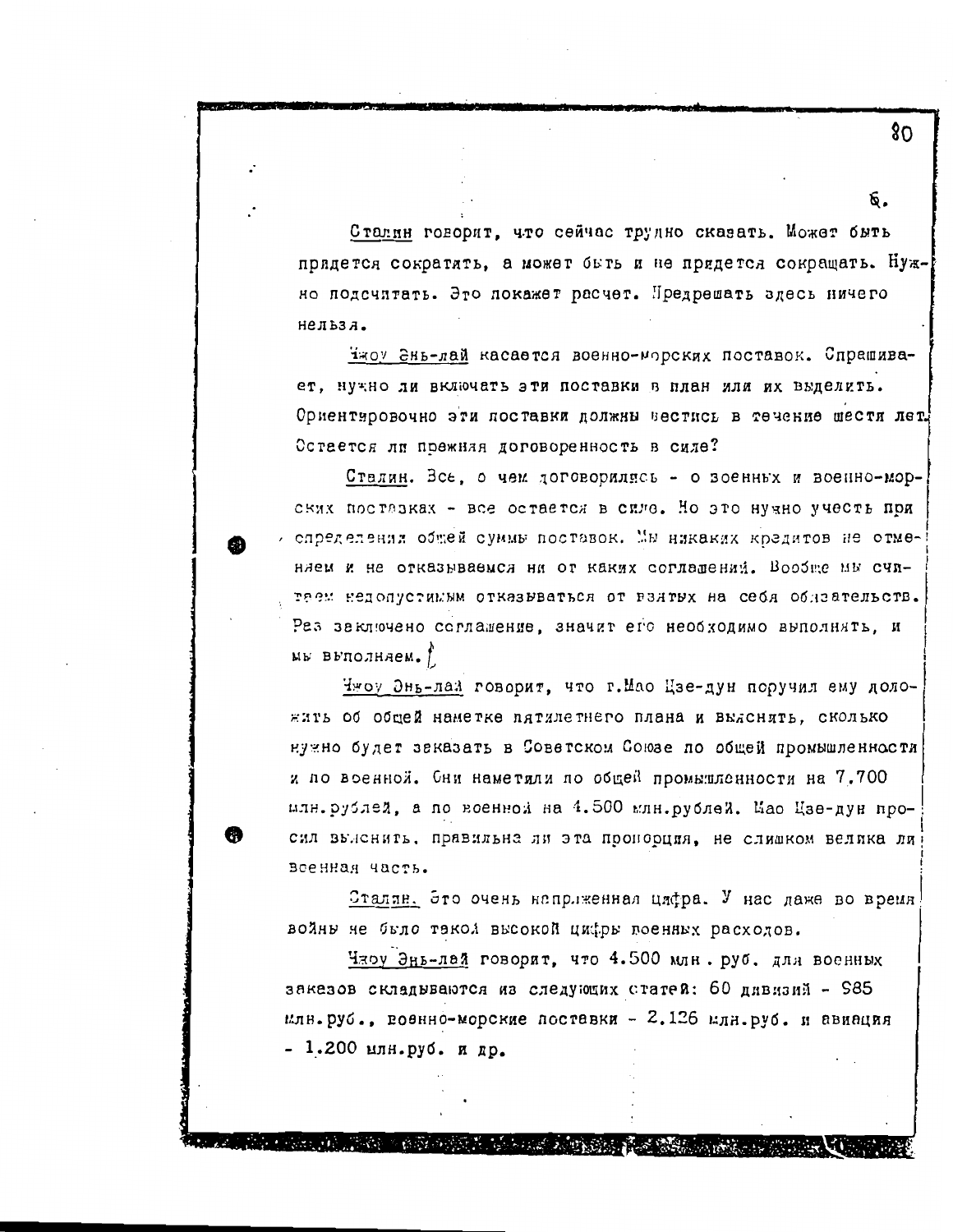Подчеркивает, что при обычных условиях у них соотношение между военной и промышленной частью не такое напряженное Военная часть расходов меньше.

Сталин. У нас во время войны военное производство составляло около 40-45%, но в Китае нет настоящей войны. Однако, поставки по авиации и военно-морским силам нужно обеспечить. Пожалуй, Мао Цве-дун прав в отношении пропорции 7.7 млрд. руб. к 4,5 млрд. руб.

Чжоу Энь-лай сообщает, что расходы в бюджете на военные нужды в 1950 году составляли 44% всего бюджета (1.2 млрд.  $py5.$ ), 3 1951  $pogy - 52\frac{7}{6}$  (8  $mnpq.py6.$ ), B 1952  $pony - 27.9\frac{4}{6}$ (5.5 млрд.руб.). Говорит, что капиталовложения по пятилетнему плану в военную проиваленность (арсеналь, авивция, танкостроение, военное судостроение) осставляют 12-13% всех вкладов в промышленность. Если товарищ Сталин считает, что такое соотношение приемлемо, то они будут исходить из этого при составлении своей общей заявки.

Сталин. Хорошо. Это приемлемо.

G)

**WEIGHT AND STREET** 

Чжоу Энь-лай говорит, что первоначально было запроекти ровано строительство 151 промышленного предприлтил, теперь они сократилы это число до 147, не считая военных арсеналов (ввиепромишленных предприятий, танковых предприятий, судостроительных предприятий). Со"леняет, что эти 147 поедприятий не воснине, хотя они обслуживают военные нужды.

Сталин. Новых предприятий мы обычно строим мало, стараемся растирить старые. Это экономнее. В Китае же наоборот придется строить новые, поскольку старых там недостаточно.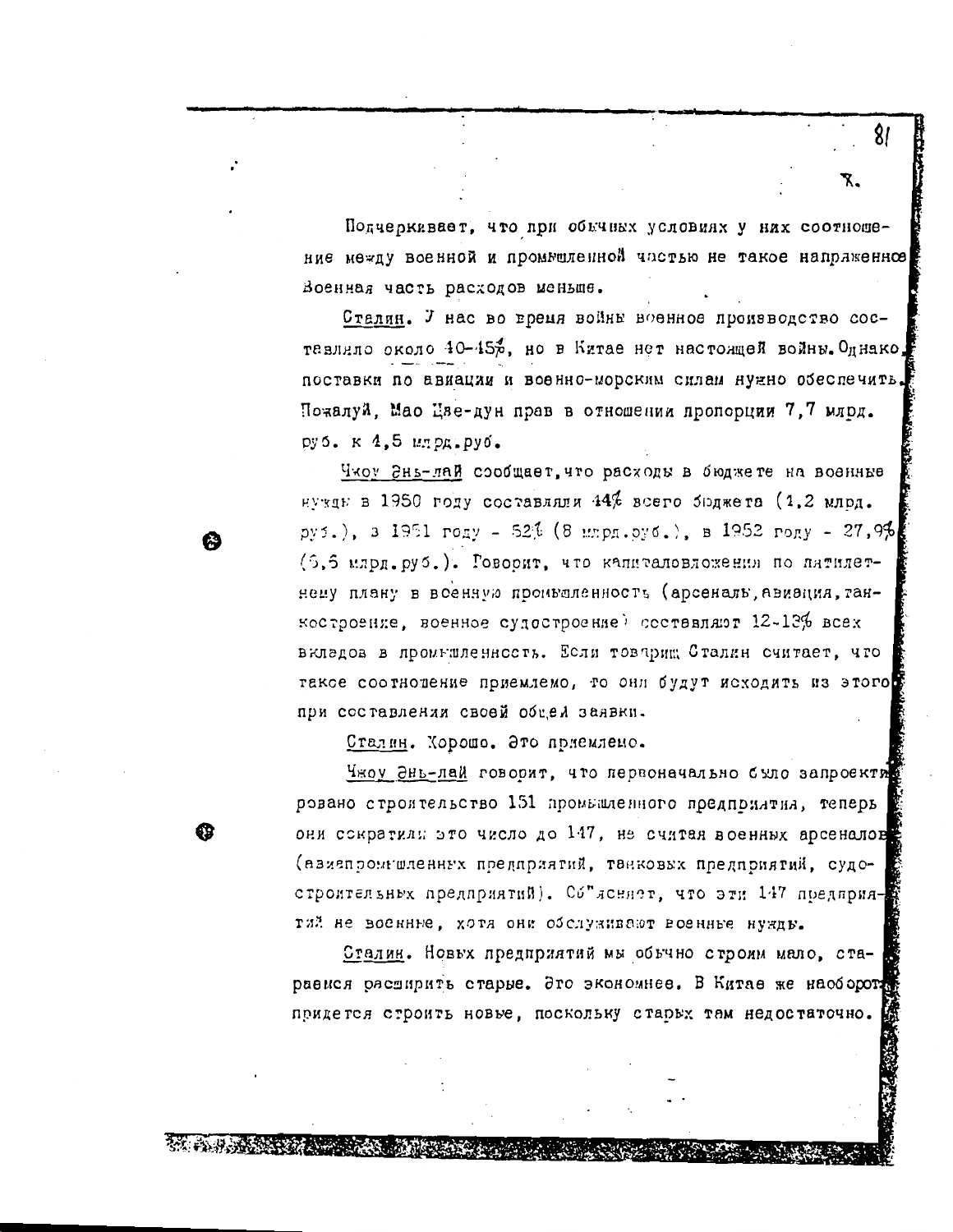Зо время войны мы превращали эгларемонтные мастерские в авиазаводы, автозаводы - в танкостроительные заводы. Ин широко прибегели к кооперации предпряятий - изготовляли части на разных предприятиях, а затем собирали их. Этот путь надо испробовать и Китею. Это легче, чем строительство специальных заводов.

Чтоу Энъ-лай говорит, что в годы гражданской войны они тоже применяли методы кооперации по производству легкого вооручения, но теперь они приступают к производству тижелого вооружения и для этого необходимо создать базу.

Затрагивает вспрос о способах поконтия разницы, которая образуется от поставск из Советского Союза в Китай и из Китая в Советский Союз. Говорит, что имеется З способа покрытия этой резницы: 1) увеличение экспорта из Китая в СССР; 2) уплата иностранной валютой - доллавами, фунтами стерлингов, гонконг скими долларами, швейцарскими франками; 3) кредит. Спрашивает, какой из этих трех способов наиболее приемлем.

Сталин. Возножно, придется использовать все три способа. Чжоу Энь-лай говорит, что они намечают увеличение экспорта в СССР до 13 илод. рублей. Мы можем поставлять скот, кожу, меля, терсть, шелк, ископаемые богатства, продовольствие: бобы, жирь, чай.

7казывает, что в течение пяти лет они могли бы собрать до 200 млн. американских долларов, а также 1,6 млрд. английскых фунтов стерлингов, гонконгских долларов и швейцарских : ранков.

Сталин. Предпочтительнее американские доллары. Английские фунть стерлингов имеют ограниченное хождение. По вопросу о

82

8.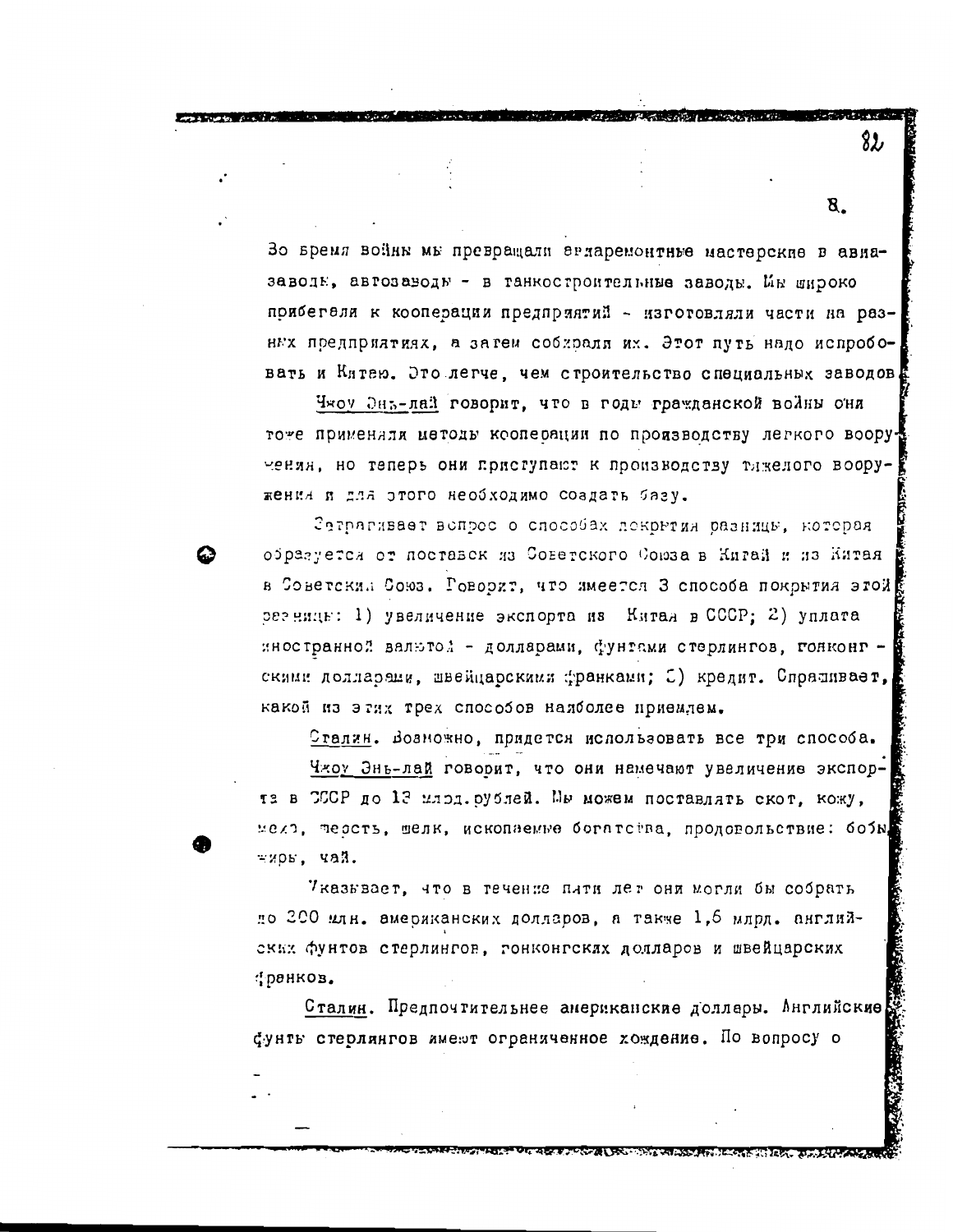гонконгских долларах необходимо проконсультироваться с нашим Министерством Финансов.

Советскому Союзу очень нужим свинец, вольфрам, олово. сурьма. Нелательно увеличить поставки в этом отношении.

Отнечает, что мы могли бы также взять лимоны, эпельсины ананась, которые закупаются Советским Союзом в других стра-Hax.

Чжоу Энь-лай говорит, что общий коедит, который они хотели бъ получить от СССР, составин 4 миллиарда рублей по такому расчету: 985 млн.руб. - по 50 дивизиям; 2.125 млн.руб. - всенно-морские поставки; 100 млн.руб. - гевеи; 800 млн. руб. - поомниленное оборудование.

m

⋒

Сталин. Придется дать, но сколько именно - надо подсчитать. 4 миллиарда дать не сможем.

Чжоу Энь-лай говорит, что в этот расчет не входит авиация. Расходы по авиации они имеют в виду оплатить наличнымы.

Сталин. Дело здесь не в цифре, а в том, сможем ли мы поокзвести столько оборудования. Пужно все это выяснить. Для этого потребуется месяца два.

нию Энь-лай переходит к вопросу о заявках на специалисгов. Говорит, что, начинзя с 1953 года, Китаю потребуется новых специалистов по финансово-эксномическим вопросам 190 ч., по военным - 417 ч., преподавателей медицинских школ и др. -140 ч. Кроме того, потребуются еще специалисты для военной проившленности, но этот вопрос еще изучается.

Сталин. Это надо посмотреть: какие специалисты, каких специальностей и каких профилей. Дадим, но сколько, сказать трудно.

**SACRES SERVER AND CONTROL CONSUMERS TO A SOLUTION CONTROL CONTROL CONTROL CONTROL CONTROL CONTROL CONTROL CONTROL CONTROL CONTROL CONTROL CONTROL CONTROL CONTROL CONTROL CONTROL CONTROL CONTROL CONTROL CONTROL CONTROL CON** 

83

я.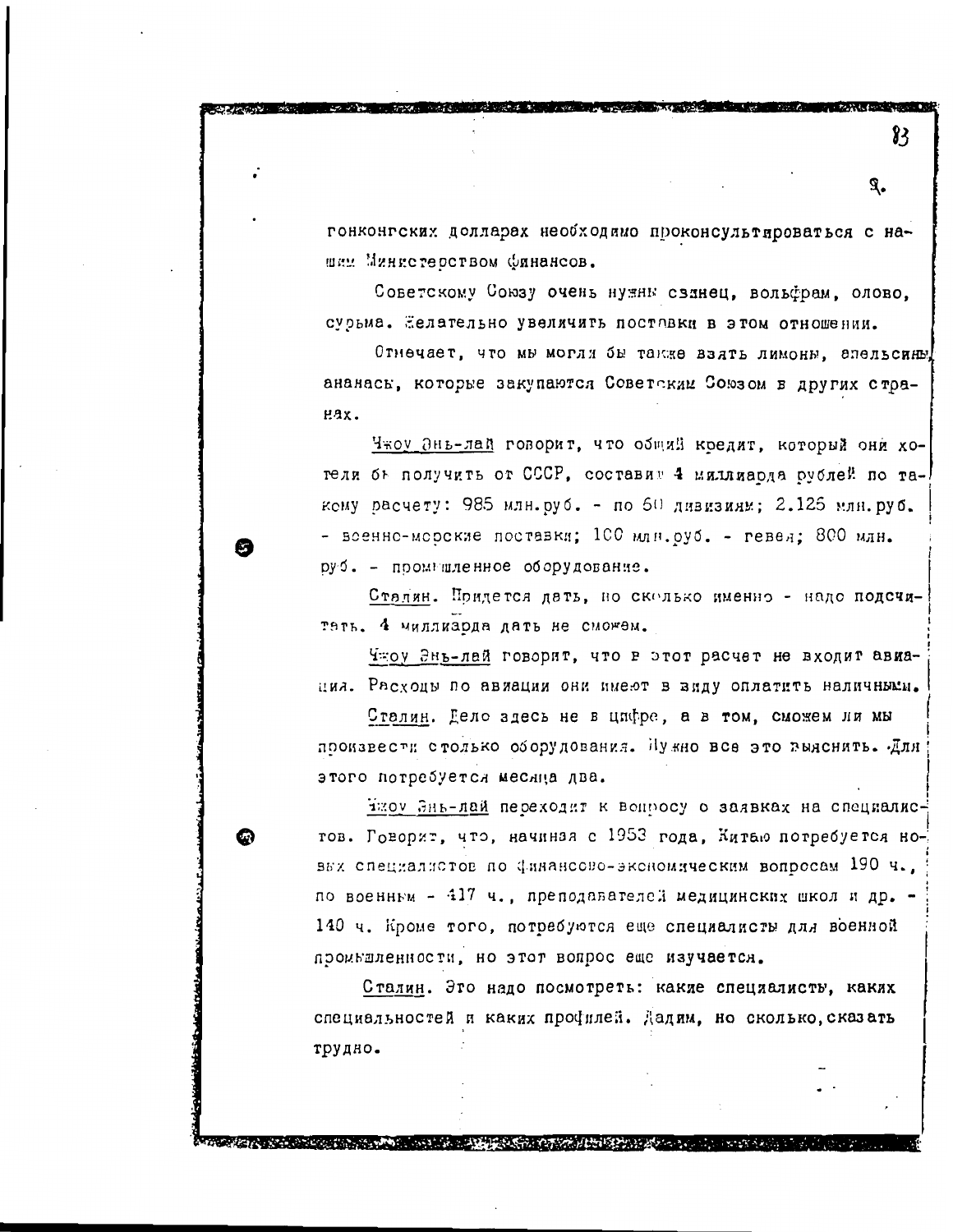Поиносят ли пользу находящиеся в Китае советские специалисты?

10.

Чтоу Энь-лай отвечает, что очень большую.

**Company of the formation of the Company of the Company of the Company of the Company of the Company of the Company** 

Спрашивает, имеются ли какие-чибо замечания у товарища Сталина по поводу представленного доклада.

Сталин. Впечатление хорошее. Интай растет. Китай должен поевоатиться в арсенал Азии. Он должен впоследствии снабжать специалистами другие страны.

Чеоу Энь-лай отмечает, что в докладе есть принечание о том, что в случае прегражения войны мы хотели бы создать ариию в 3.200 тыс. человек, 102 дивизии.

Сталин. Это хорошо. Но это минимум. Китай должен быть хорошо восручен, особенно авивцией и флотом.

Чжоу Энь-лай. Мы думаем яметь 150 авиаполков с 13.000 чел. летного состава.

Сталин. Это мало. Придется добавить. Нужно иметь 200 авиапслков.

Чтоу Энь-лай. Тогда придется увеличить летный состав.

Сталин. Придется. Придется, вероятно, перейти на трехполковье дивизия. Это экономнее, меньше дивизионных аптаратов

Чесу Энь-лай спрашивает, нужно ля соблюдать какую-либо поспорцию между реактивными истребителями и поршневыми.

Сталян говорит, что поршневье истребители нужно постепенно изгнать и перейти на реактивные. Реактивные самолеты имеют скорость 800 километров. Нужно обучать летчиков на поршневых самолетах, а затем переводить на реактивные. Порш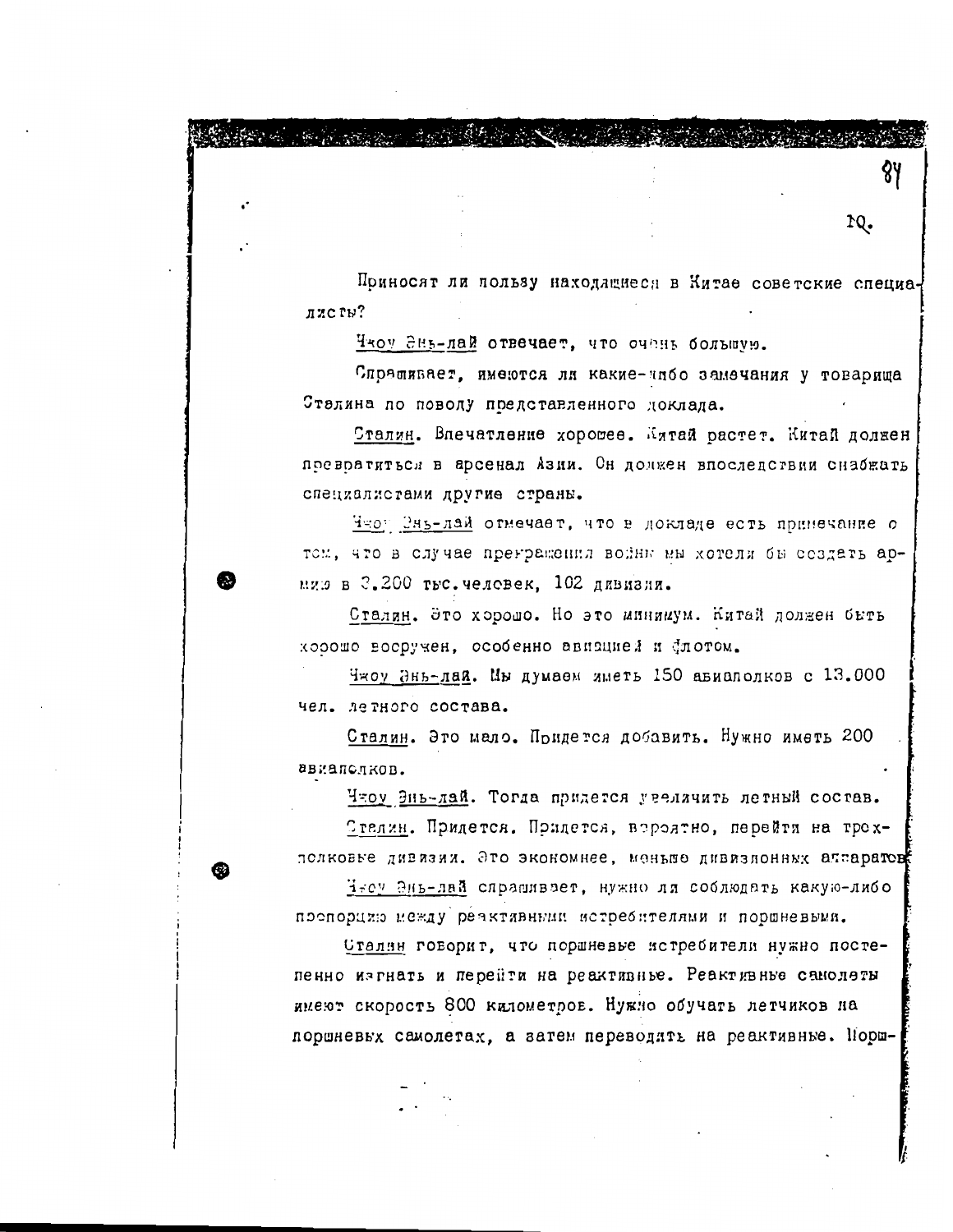невые нузно совсем из"ять в течение одного-двух лет. Мы будем данать Вам новые истребители со скоростью 1.000-1.100 клм. Отставать в этом леле нельзя.

Чжоу Энь-лай ставит вопрос о предоставлении Китаю техняческой документации по производству орудий: 122 мм гаубицам. 37 им пушкам и 57.2 им полевым пушкам.

Стелин говорит, что чертежи могут быть даны.

Чжоу Энь-лай спрашивает, нужно ли сразу создавать танковне заводы или сперва построить автомобильные и тракторные предприятия, а затем перевести их на производство танков.

Сталин ствечает, что какой-то танкостроительный завод должен быть построен. Такой завод можно было бы постепенно растурять. Что касается автомобильных заводов, то их нужно иметь больше.

нтоу Энь-лай говорит, что они переработают свой пятилетний план z попросят нашего совета, перереботанные материалы будут представлены товарищу Молотову.

Сталин советует поставить 15% общего роста, а в годовых лланэх - 20%. Отмечает, что тогда это будет план с запасом. Иназывает на необходимость выдвинуть перед трудящимися лозунг е перевыполнения плана. Такой план может быть перевыполнен. Гомерит, что именно так мы всегда составляем свой план, с известным резервем, поскольку могут быть и неблагоприятные условия. Всего не учтешь.

<u>Сталин</u> интересуется производством морских мин в КНР.

Чтоу Энь-дай отвечает, что строительство завода по производству морских мин проектируется.

is and transitive production of the state of a later stranger and only stranger in the passive trans

85

N.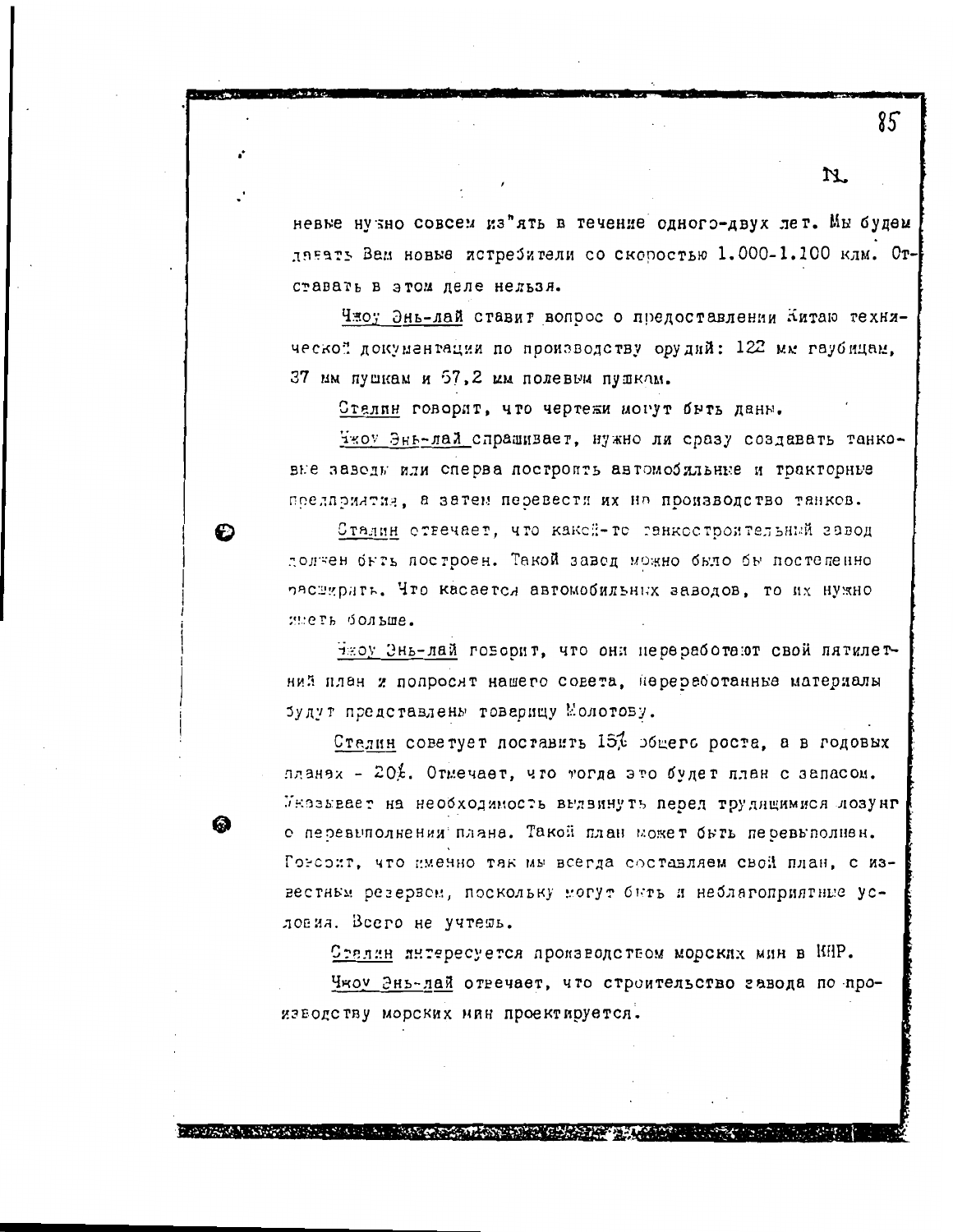Сталин указывает, что необходимо охранять морские порты Иптан.

12.

Выясняет, каково положение с Макао.

冏

Чтоу Энь-лай отвечает, что Макао попретнему остается в руках Португалии.

Сталин говорит, что эту сволочь, расположившуюся у самого входа в Китай, нужно выгнать.

Члоу Энь-лай говорит, что они придерживаются в отношении стран Эго-Восточной Азии такой тактики, что войск не посылать, а воздействовать мирным путем на эти страны. Приводит в пример Бирму, на правительство которой KHP старается воздействовать мионым путем. То же о Тибете. Спрашивает, правильная ли эта лозиция.

Сталин. Тибет - часть Китая. В Тибете надо иметь китайские войска. А в отношении Бирмы нужно действочать осторожнее.

Чжоу Энь-лай говорит, что бирманское правительство скрывает свою истинную позицию в отношении Китая, но в действител жности ведет антикитайскую политику, ориентируясь на американцев и англичан.

Сталин. Хорошо, если бы в Еирме было прокитайское правительство. В бирманском правительстве немало жуликов, изображаю дих из себя каких-го деятелей.

Чжоу Энь-лай поясняет, что китайские войска введены в Тибет год назад и сейчас находится на границе с Индией. Вопрос о том, чтобы в Тибете были китайские войска бесспорный.

Подчеркивает, что трудно обстоит дело с поддержанием связи с Тибетом. Для связи с Лхассой нужны 4-моторные транспорт-